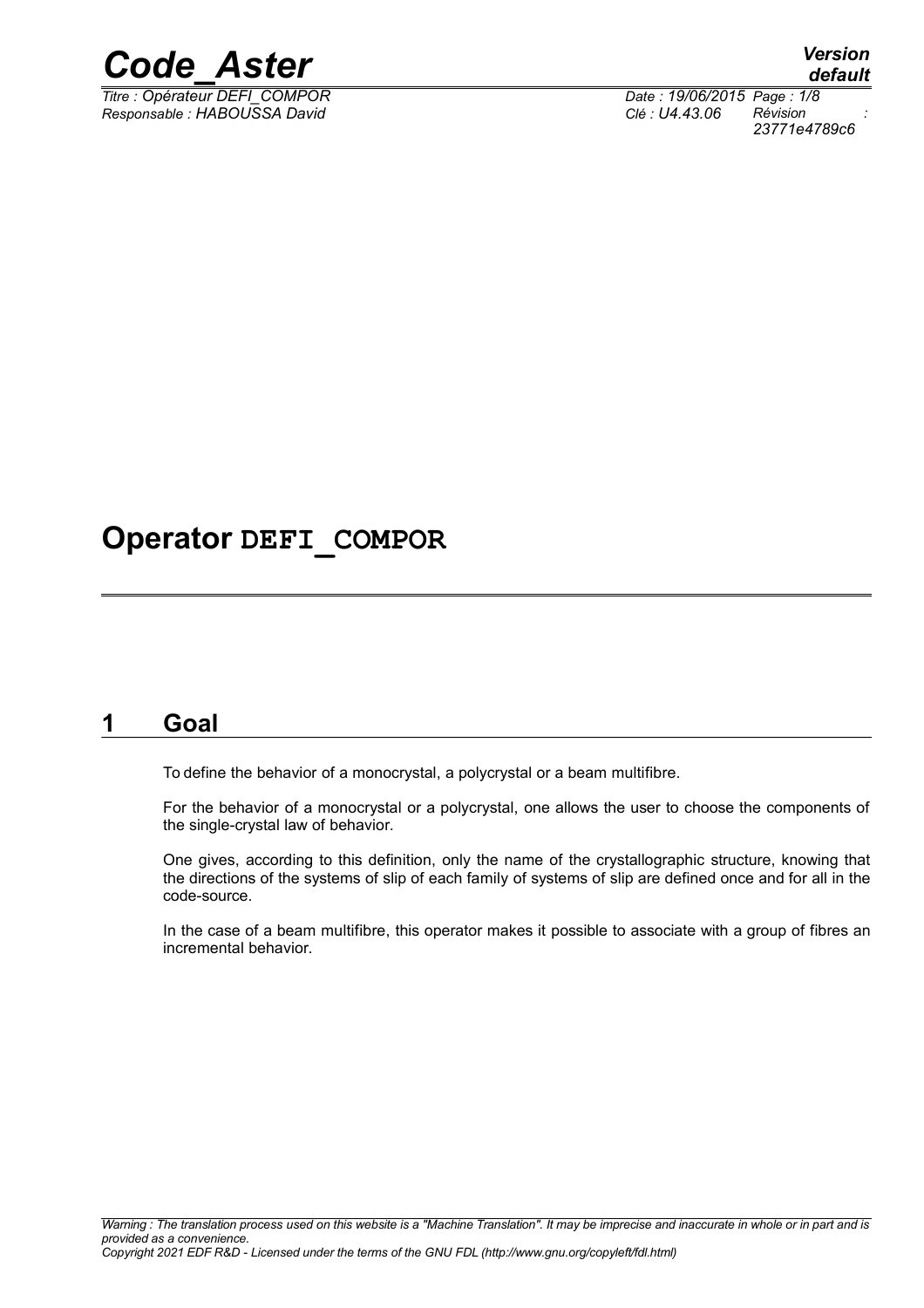*Responsable : HABOUSSA David Clé : U4.43.06 Révision :*

*default*

*Titre : Opérateur DEFI\_COMPOR Date : 19/06/2015 Page : 2/8 23771e4789c6*

# **2 Syntax**

```
Comp1 [compor] = DEFI_COMPOR (
 \triangle/MONOCRYSTAL = F (
     \triangle MATER = \overline{\text{mat}},
     \triangleleft ELAS =/'ELAS'
            /'ELAS_ORTH'
     ♦/FLOW = ['MONO_VISC1'|' MONO_VISC2']
         \triangle ECRO ISOT = ['MONO ISOT1'|' MONO ISOT2']
         ♦ ECRO_CINE = ['MONO_CINE1'|' MONO_CINE2']
         ♦ FAMI_SYST_GLIS = ['OCTAHEDRAL'|'CUBIQUE1'|' CUBIQUE2'|
                           'BCC24'|' ZIRCONIUM'|' UNIAXIAL',|
                           'USER']
       /FLOW = 'MONO_DD_KR'
         ♦ FAMI_SYST_GLIS = ['BCC24'|' UTILISATEUR'] [DEFECT]
       /FLOW = \sqrt{\ } 'MONO DD CFC' |' MONO DD CFC IRRA']
         ♦ FAMI_SYST_GLIS = ['OCTAHEDRAL'|' UTILISATEUR'] [DEFECT]
       /FLOW = 'MONO_DD_FAT'
         ♦ FAMI_SYST_GLIS = ' OCTAHEDRAL', [DEFECT]
       /FLOW = ['MONO_DD_CC'|' MONO_DD_CC_IRRA']
         \blacklozenge FAMI SYST \overline{GLIS} = ['CUBIQUE1\overline{'}] ['UTLISATEUR'] [DEFECT]
       # If FAMI SYST GLIS = 'USER'
         ◊ TABL_SYST_GLIS= tabsys, [table]
   ),
   # If MONOCRYSTAL
     ◊ MATR_INTER = tabinter, [table]
     ◊ ROTA_RESEAU = ['NOT'|' POST'|' CALC'] [DEFECT]
   /POLYCRYSTAL = _F (
     \bullet MONOCRYSTAL = comp1,
     \blacklozenge FRAC VOL = fvol, [R]\blacklozenge /ANGL_REP = (has, B, c), [1_R]/ANGL EULER = (\text{phi1}, \text{phi2}), [l_R]
   ),
   # If POLYCRYSTAL
     ♦ MU_LOCA = mu_loca, [R]
     ◊ LOCALIZATION = ['BZ'|' BETA',]
     # If LOCALIZATION = 'BETA',
       \blacklozenge DL = dl, [R]\bullet DA = da, [R]
   /MULTIFIBRE = F (◆ GROUP FIBRE =liste group fibres, (1 TXM)
     \triangle MATER = mat1, \overline{\hspace{1cm}} = \overline{\hspace{1cm}} = \overline{\hspace{1cm}} = \overline{\hspace{1cm}} = \overline{\hspace{1cm}} = \overline{\hspace{1cm}} = \overline{\hspace{1cm}} = \overline{\hspace{1cm}} = \overline{\hspace{1cm}} = \overline{\hspace{1cm}} = \overline{\hspace{1cm}} = \overline{\hspace{1cm}} = \overline{\hspace{1cm}} = \overline{\hspace\Diamond RELATION = (see the document [U4.51.11]),
   ),
   # So MULTIFIBRE
     # concept gathering the groups of fibres (resulting from
DEFI_GEOM_FIBRE)
     ◊ GEOM_FIBRE = gfibre, [gfibre]
     # material for the characteristics homogenized on the section
     ◊ MATER_SECT = to subdue, [to subdue]
)
```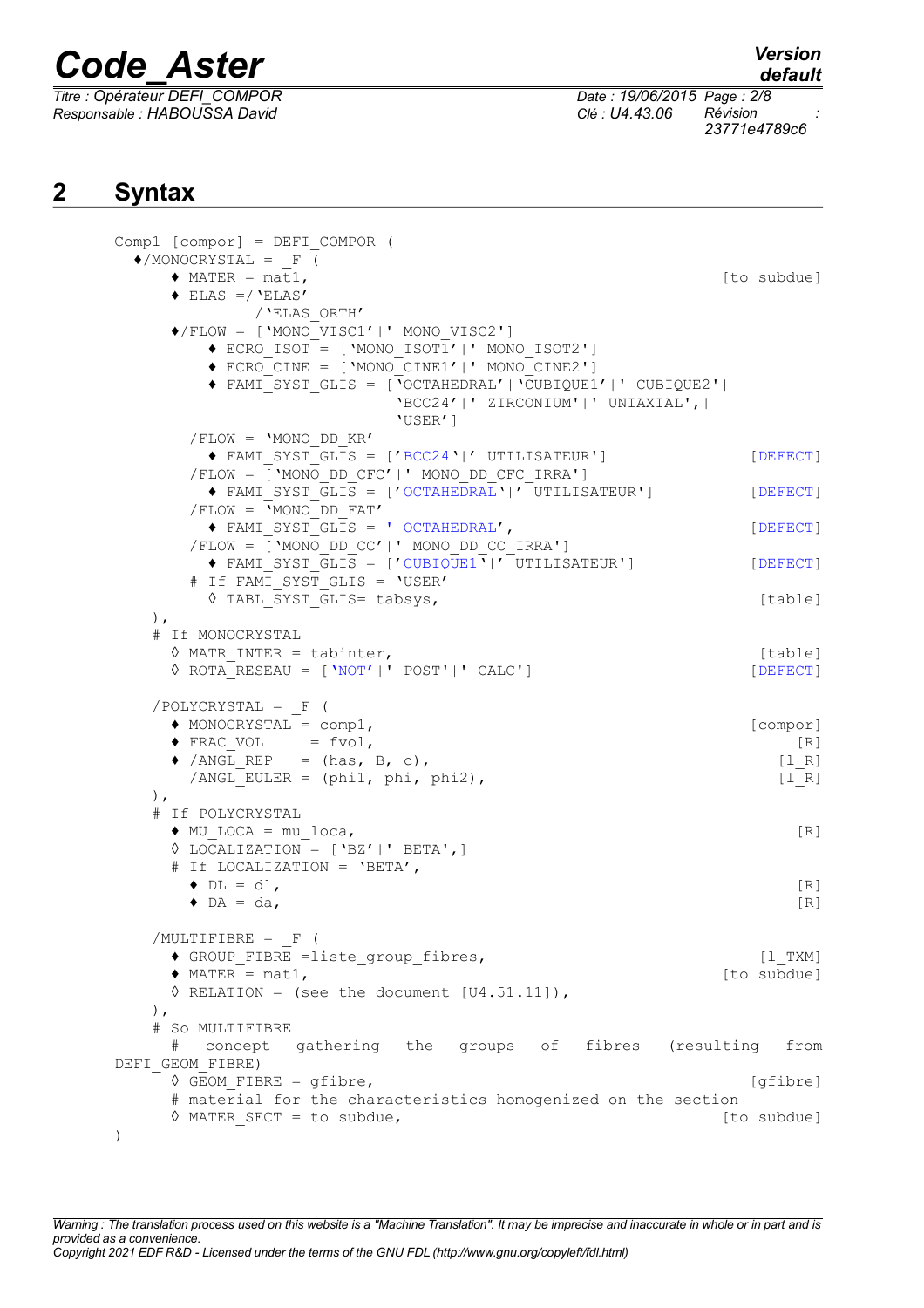*Titre : Opérateur DEFI\_COMPOR Date : 19/06/2015 Page : 3/8 Responsable : HABOUSSA David Clé : U4.43.06 Révision :*

*23771e4789c6*

## **3 Operands**

### **3.1 Keyword MONOCRYSTAL**

An occurrence of the keyword factor MONOCRYSTAL allows to define a single-crystal law of behavior elastoviscoplastic. This is to be repeated as many times as one has different single-crystal laws of behavior [R5.03.11].

#### **3.1.1 Operand MATER**

The name of material produced defines by DEFI\_MATERIAU used for the monocrystal. This operand makes it possible to check that the parameters associated with the behaviors chosen under the keywords FLOW, ECRO\_ISOT, ECRO\_CINE and ELAS exist well in material.

#### **3.1.2 Operand FLOW**

The viscoplastic type of flow used in the definition of the law of behavior defines MONOCRYSTAL.

#### **3.1.3 Operand ECRO\_ISOT**

The isotropic type of work hardening used in the definition of the law of behavior defines MONOCRYSTAL.

#### **3.1.4 Operand ECRO\_CINE**

The kinematic type of work hardening used in the definition of the law of behavior defines MONOCRYSTAL.

#### **3.1.5 Operand ELAS**

The type of the elastic behavior used in the definition of the law of behavior defines MONOCRYSTAL.

#### **3.1.6 Operand FAMI\_SYST\_GLIS**

The surname of the systems of slip defines on which one defined the law of behavior MONOCRYSTAL. The orientations of the normals to the slip surfaces and the directions of slip are calculated automatically by the code starting from the surname.

#### **3.1.7 Operand TABL\_SYST\_GLIS**

Allows to provide to a family of systems of slip "user", read in a table. One must give for each line of the table (correspondent to a system of slip) the 3 components in the reference mark of the crystal of the vectors *n* (normal with the slip surface) and *m* (direction of slip). Example (see also the test ssnd112c) :

$$
n_x(s_1), n_y(s_1), n_z(s_1), m_x(s_1), m_y(s_1), m_z(s_1)
$$
  
\n
$$
n_x(s_2), n_y(s_2), n_z(s_2), m_x(s_2), m_y(s_2), m_z(s_2)
$$
  
\netc...

**Limitations** : this functionality is active only for the behavior MONOCRYSTAL, and on condition that defining only one family of systems (only one occurrence of MONOCRYSTAL). It is not available for the behavior POLYCRYSTAL.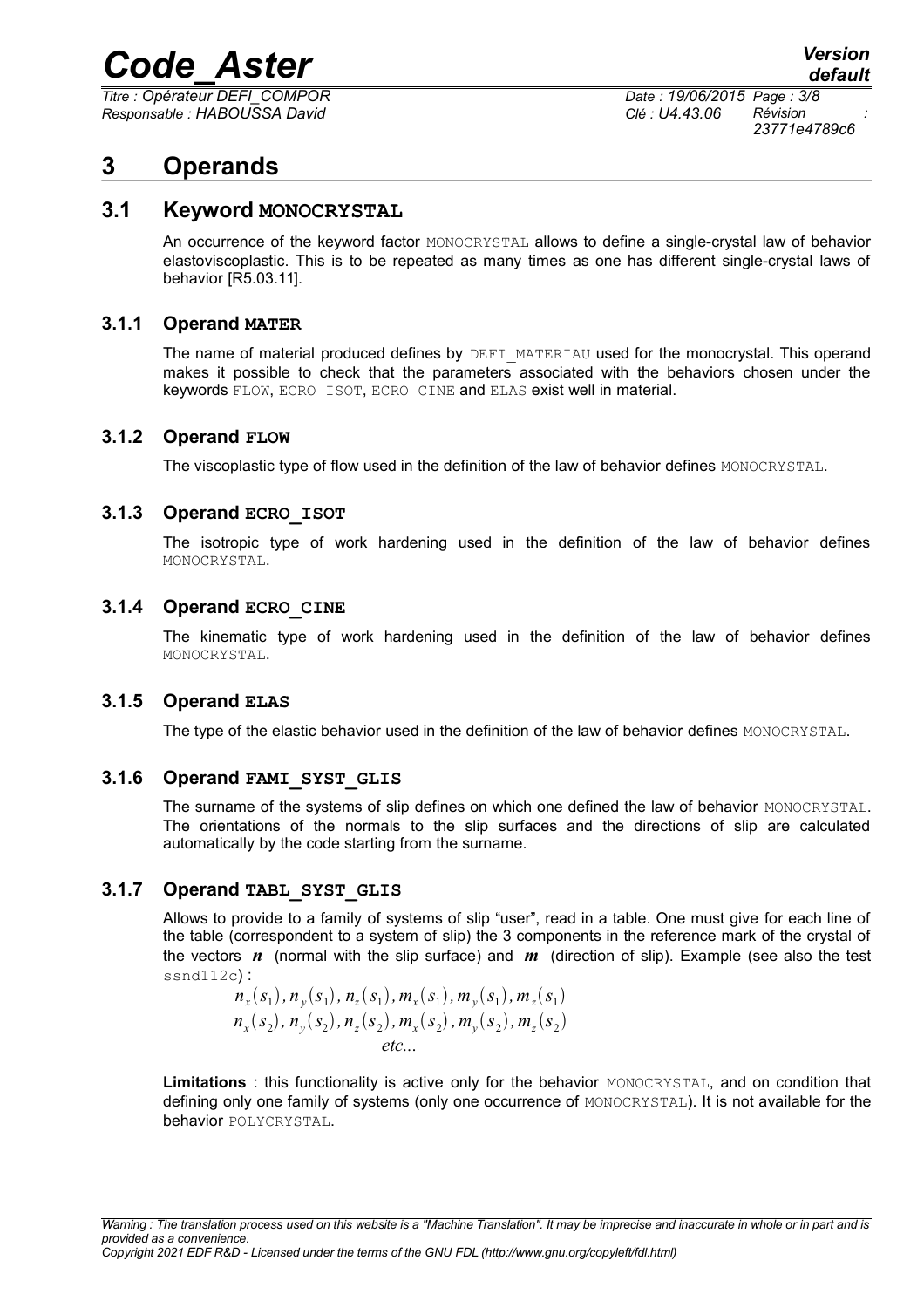*Titre : Opérateur DEFI\_COMPOR Date : 19/06/2015 Page : 4/8 Responsable : HABOUSSA David Clé : U4.43.06 Révision :*

*23771e4789c6*

#### **3.1.8 Operand MATR\_INTER**

Allows to provide a matrix of interaction (single) between the systems of slip of a monocrystal, read in a table. It is a square, symmetrical table of which dimension is the number of systems of total slip. Example (see also the test ssnd112c):

| 0,124 | 0.124 | 0,124 | 0,625 | 0,137 | 0,137 | 0,137 | 0,122 | 0,070 | 0.137 | 0.070 | 0,122 |
|-------|-------|-------|-------|-------|-------|-------|-------|-------|-------|-------|-------|
| 0,124 | 0.124 | 0.124 | 0.137 | 0,070 | 0,122 | 0,625 | 0,137 | 0,137 | 0.137 | 0,122 | 0,070 |
| 0,124 | 0,124 | 0,124 | 0,137 | 0,122 | 0,070 | 0,137 | 0,070 | 0,122 | 0,625 | 0,137 | 0,137 |
| 0,625 | 0,137 | 0,137 | 0,124 | 0,124 | 0,124 | 0,122 | 0,137 | 0,070 | 0,122 | 0,070 | 0,137 |
| 0,137 | 0,070 | 0,122 | 0,124 | 0,124 | 0,124 | 0,070 | 0,137 | 0.122 | 0,137 | 0,137 | 0,625 |
| 0,137 | 0,122 | 0,070 | 0,124 | 0,124 | 0,124 | 0,137 | 0,625 | 0,137 | 0,070 | 0,122 | 0,137 |
| 0,137 | 0,625 | 0,137 | 0,122 | 0,070 | 0,137 | 0,124 | 0,124 | 0,124 | 0,122 | 0,137 | 0,070 |
| 0,122 | 0,137 | 0,070 | 0,137 | 0,137 | 0,625 | 0,124 | 0,124 | 0,124 | 0,070 | 0,137 | 0,122 |
| 0,070 | 0.137 | 0.122 | 0,070 | 0,122 | 0,137 | 0.124 | 0,124 | 0,124 | 0,137 | 0,625 | 0,137 |
| 0,137 | 0.137 | 0,625 | 0,122 | 0,137 | 0,070 | 0,122 | 0.070 | 0.137 | 0.124 | 0,124 | 0,124 |
| 0,070 | 0,122 | 0,137 | 0,070 | 0.137 | 0,122 | 0,137 | 0,137 | 0,625 | 0,124 | 0,124 | 0,124 |
| 0,122 | 0.070 | 0.137 | 0.137 | 0.625 | 0.137 | 0.070 | 0.122 | 0,137 | 0,124 | 0.124 | 0,124 |

**Limitations** : this functionality is active for the behavior MONOCRYSTAL and for the behavior POLYCRYSTAL, on condition that using one type of MONOCRYSTAL).

#### **3.1.9 Operand ROTA\_RESEAU**

ROTA\_RESEAU=' CALC' EPRmet to calculate the rotation of the crystal lattice and to take it into account in the resolution of the law of behavior MONOCRYSTAL, into implicit only. The orientations of the normals to the slip surfaces and the directions of slip are put up to date automatically by the code at every moment of calculation, and the corresponding internal variables are added (see their significance in [R5.03.11].

ROTA\_RESEAU=' POST' EPRmet to calculate the rotation of the crystal lattice, without taking it into account in the resolution, and to display the values in the internal variables, has ends of postprocessings.

#### **Validity and limitations:**

This approximation is to be used in the presence of small deformations DEFORMATION=' PETIT' under BEHAVIOR, for RELATION=' MONOCRISTAL' [U4.51.11]. It must be thus used for moderate deformations (about 10% at the most). Beyond, and for a complete taking into account of the great deformations, it is necessary to use an adapted resolution, without using the keyword ROTA\_RESEAU : DEFORMATION=' SIMO MIEHE' in STAT\_NON\_LINE/COMPORTMENT.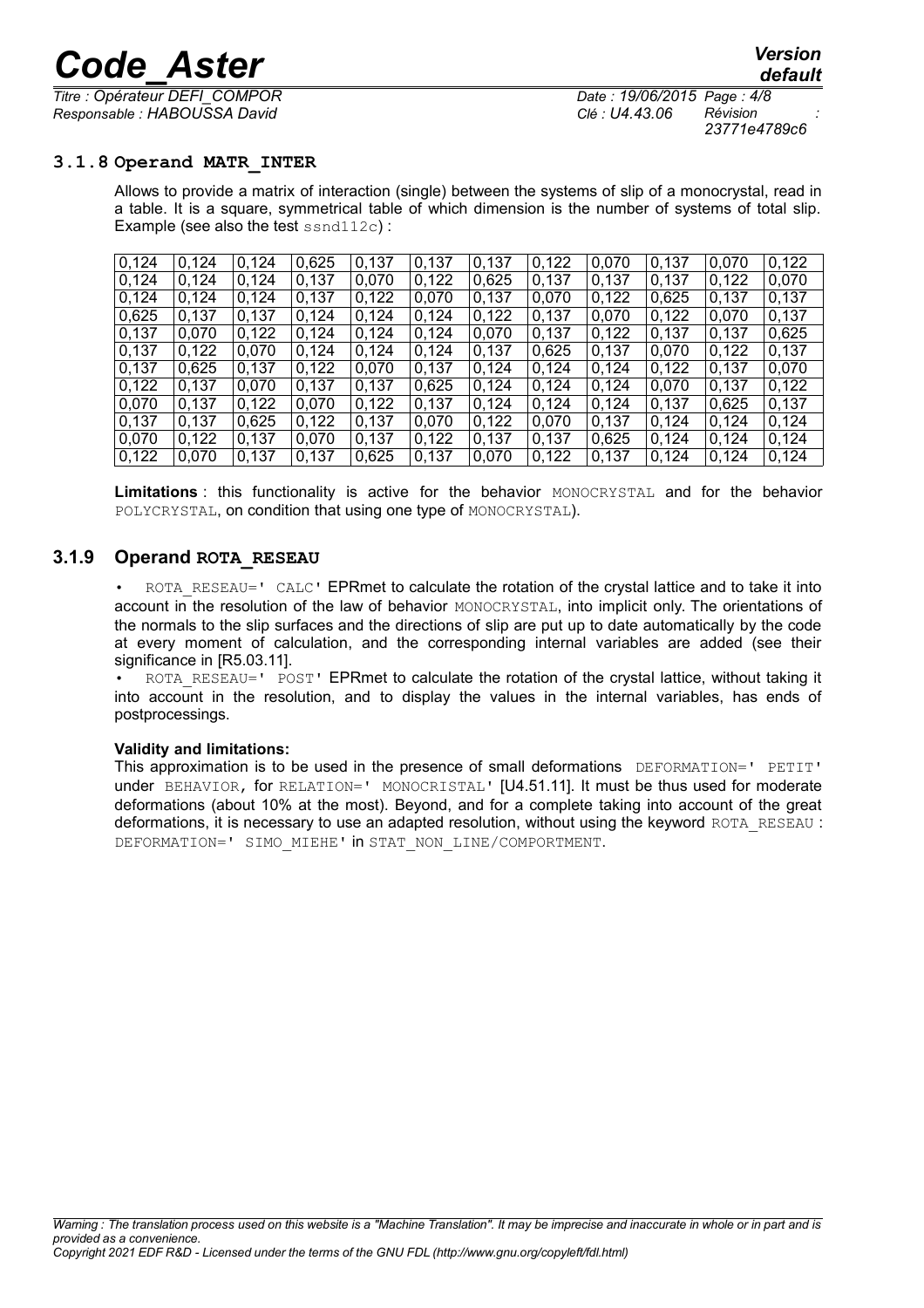*Titre : Opérateur DEFI\_COMPOR Date : 19/06/2015 Page : 5/8 Responsable : HABOUSSA David Clé : U4.43.06 Révision :*

*23771e4789c6*

### **3.2 Keyword POLYCRYSTAL**

An occurrence of the keyword factor POLYCRYSTAL allows to define a phase of the polycrystalline behavior, starting from the data of a single-crystal behavior, voluminal fraction of this phase, and orientation of this phase. This is to be repeated as many times as one has different single-crystal phases. Moreover, one rule of localization, commune to all the phases, is defined by the keyword LOCALIZATION [R5.03.11].

#### **3.2.1 Operand MONOCRYSTAL**

The name of the structure of data defines compor defining the monocrystal, produced by a call former to DEFI\_COMPOR.

#### **3.2.2 Operand FRAC\_VOL**

The voluminal fraction of the phase in progress defines. The sum of the whole of the values of  $fvol$ must be equal to 1.

#### **3.2.3 Operand ANGL\_REP/ANGL\_EULER**

Defines the 3 nautical angles (provided in degrees) [U4.42.01] or the 3 angles of Euler (provided in degrees) which make it possible to direct the monocrystal corresponding to the phase defined by the current occurrence of POLYCRYSTAL. The angles of Euler are defined in a conventional way, one passes from the fixed reference frame  $Oxyz$  with the reference frame related to the solid  $O x' y' z'$  by three successive rotations:

- The precession  $\psi$ , around the axis  $Oz$ , makes pass from  $Ox y z$  with the reference frame  $Ou y z$ .
- Nutation  $\theta$ , around the axis Or, makes pass from  $\Omega$ *u*  $vz$  with  $\Omega$ *u*  $wz'$ .
- Clean rotation  $\phi$ , around the axis  $Oz'$ , makes pass from  $\int$ *u*  $wz$  *i* with the reference frame related to the solid  $O x' y' z'$ .



#### **3.2.4 Keyword LOCALIZATION**

The name of the rule of localization used for the polycrystal defines.

#### **3.2.5 Keyword MU\_LOCA**

The coefficient defines  $\mu^{local}$  to use in the rules of localization.

#### **3.2.6 Operands DL and DA**

If the rule of localization is 'BETA', two real parameters should be provided: dl and da. The rule of localization is in [R5.03.11].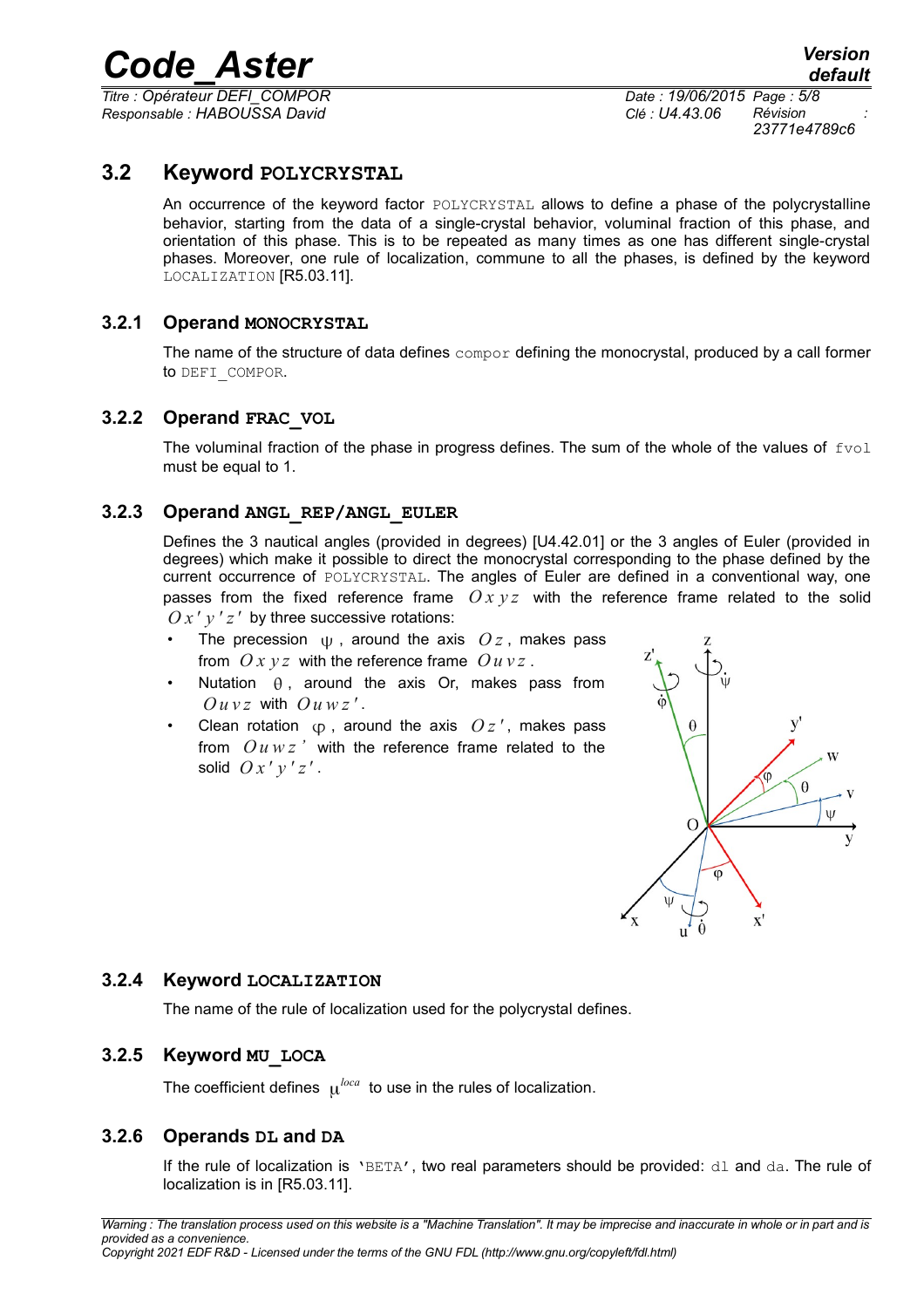*Titre : Opérateur DEFI\_COMPOR Date : 19/06/2015 Page : 6/8 Responsable : HABOUSSA David Clé : U4.43.06 Révision :*

*23771e4789c6*

### **3.3 Keyword MULTIFIBRE**

This keyword makes it possible to associate with a group of fibres an incremental behavior.

#### **3.3.1 Operand GROUP\_FIBRE**

Allows to define, for each occurrence of the keyword factor MULTIFIBRE, names of the groups of fibres associated with the selected relation of behavior. These groups of fibres were defined as a preliminary by the order DEFI\_GEOM\_FIBRE, of which the resulting concept is specified by the keyword GEOM\_FIBRE below.

#### **3.3.2 Operand MATER**

This keyword makes it possible to specify the name of material containing the parameters associated with the selected behavior.

#### **3.3.3 Operands RELATION**

These keywords make it possible to define the relation of behavior associated with the groups with fibres defined by GROUP FIBRE. The relations of behavior are described in [U4.51.11]. Let us announce however that the list of the behaviors usable with the multifibre beams is restricted compared to [U4.51.11]. The authorized relations are:

ELAS, CORR\_ACIER, GRANGER\_FP, GRAN\_IRRA\_LOG, MAZARS\_GC, VISC\_IRRA\_LOG, VMIS\_CINE\_GC, VMIS\_CINE\_LINE, VMIS\_ISOT\_LINE, VMIS\_ISOT\_TRAC.

#### **3.3.4 Notice on the behaviors 1D**

Multifibre modelings of beams (like those of bars, of grids of reinforcements) use for each fibre an one-way behavior. If the selected law of behavior is available in 1D, this integration directly is used. If not, method of DEBORST generalized with the cases of the behaviors 1D [R5.03.09] allows to add the condition of uniaxial constraint to all the behaviors available for modelings 3D under BEHAVIOR (for more detail to see documentation [R5.03.09]). The assumption of the uniaxial constraints is checked with convergence. One recommends to rather often use and reactualize the tangent matrix (all the one with three iterations) in the method of Newton  $(MATRIX = 'TANGENT', REACITER = 1 to 3)$ .

### **3.4 Keyword GEOM\_FIBRE**

 $\Diamond$  GEOM FIBRE = gfibre

This keyword makes it possible to specify the name of the concept gathering the groups of fibres resulting from DEFI\_GEOM\_FIBRE .

#### **3.5 Keyword MATER\_SECT**

◊ MATER\_SECT = to subdue Definition of the material which them characteristic rubber bands homogenized of the section (thus under the keyword ELAS ), used for calculation:

- rigidity of torsion .
- damping.
- thermal dilation ( ALPHA ).
- calculation of DEGE\_ELNO (E and NAKED).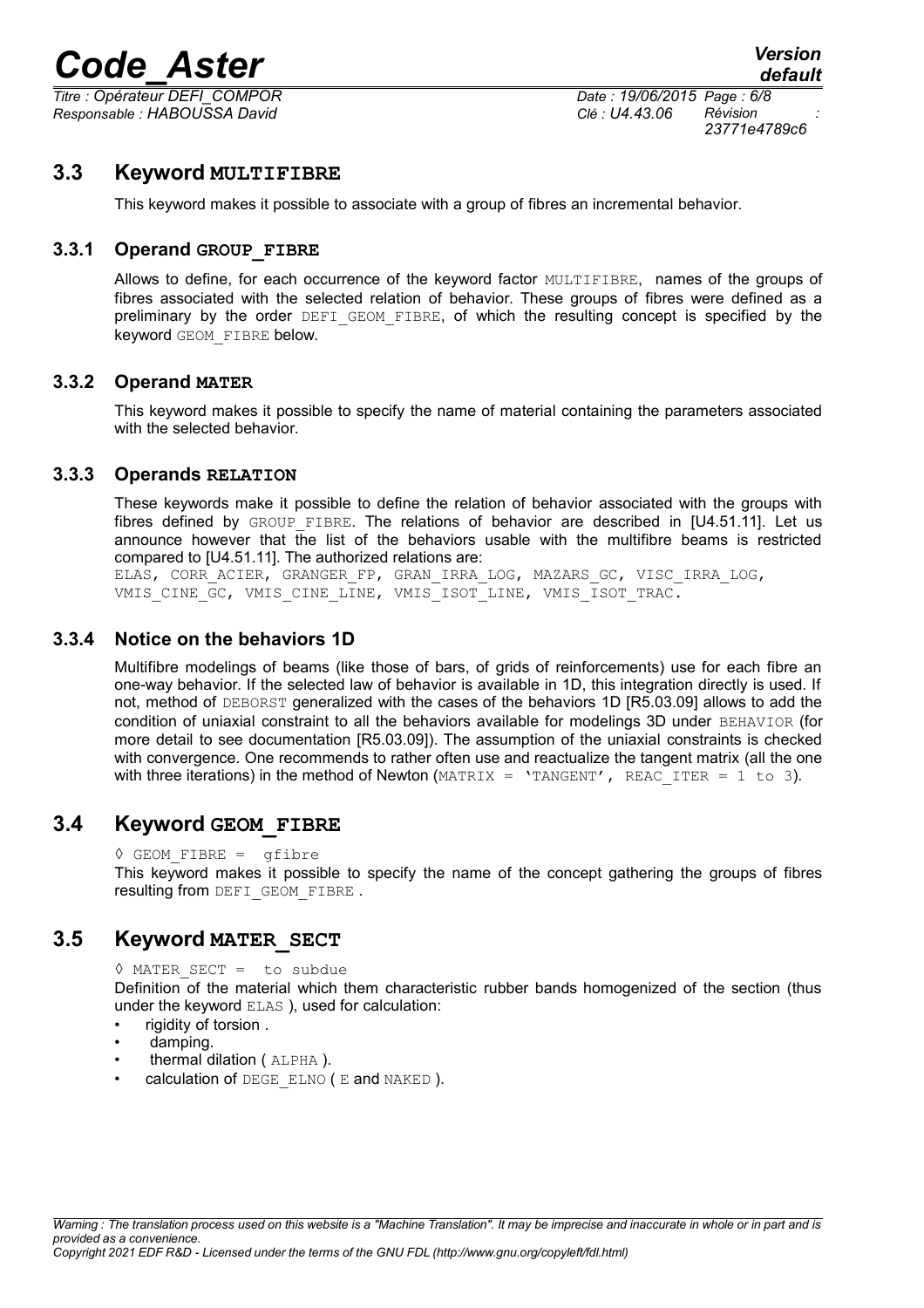*Titre : Opérateur DEFI\_COMPOR Date : 19/06/2015 Page : 7/8 Responsable : HABOUSSA David Clé : U4.43.06 Révision :*

*23771e4789c6*

## **4 Examples**

## **4.1 Examples of use for crystalline materials**

The following example corresponds to a classical use of MONOCRYSTAL. It is resulting from the test SSNV171B.

```
STEEL = DEFI_MATERIAU (
  ELAS= F (E=145200.0, NU=0.3,),
  MONO VISC2= F (N=10.0, K=40.0, C=1.0, D=36.68, A=10.0,),
  MONO ISOT2= F (R 0=75.5, Q1=9.77, B1=19.34, H=0.5, Q2=-33.27, B2=5.345,),
  MONO CINE1= F (D=36.68),
\lambdaCOMPORT = DEFI_COMPOR (
  MONOCRISTAL= F (MATER=ACIER, ELAS=' ELAS',
                  ECOULEMENT=' MONO_VISC2',
                  ECRO ISOT=' MONO ISOT2',
                  ECRO<sup>CINE='</sup> MONO<sup>CINE1'</sup>,
                  FAMI SYST GLIS=' OCTAEDRIQUE', ),
)
The following example, implementing POLYCRYSTAL, is resulting from test SSNV171B:
MATPOLY = DEFI_MATERIAU (
  ELAS= F (E=192500.0, NU=0.3),
  MONO VISC2= F (N=10.0, K=40.0, C=6333.0, D=36.68, A=72.21,),MONO ISOT2= F (R 0=75.5, Q1=9.77, B1=19.34, H=2.54, Q2=-33.27, B2=5.345,),
  MONO CINE1= F (D=36.68),
)
MONO1 = DEFI_COMPOR (
  MONOCRISTAL= F (MATER=MATPOLY, ELAS=' ELAS',
                  ECOULEMENT=' MONO_VISC2',
                  ECRO ISOT=' MONO ISOT2',
                  ECRO_CINE=' MONO_CINE1',
                  FAMI_SYST_GLIS=' OCTAEDRIQUE',),
)
POLY1 = DEFI_COMPOR (
  POLYCRISTAL= (
    F (MONOCRISTAL=MONO1, FRAC VOL=0.025,
       ANGL REP= (- 149.67, 15.\overline{61}, 154.67,),F (MONOCRISTAL=MONO1, FRAC VOL=0.025,
       ANGL REP= (- 481.7, 35.46, 188.7),),
  MU LOCA = 82500
  LOCALISATION=' BETA', DL=321.5, DA=0.216,
\lambda
```